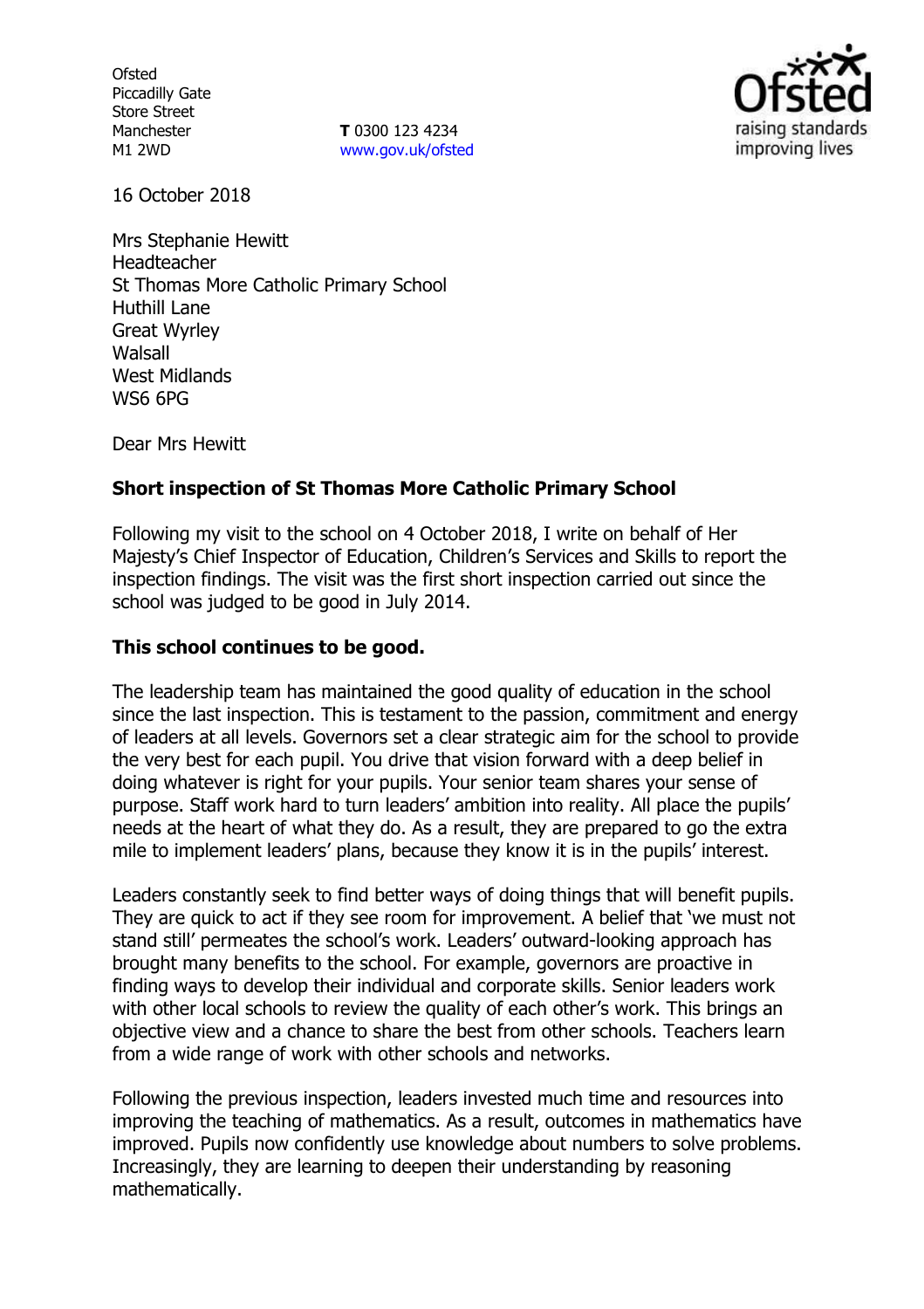

Similarly, leaders have focused heavily on improving pupils' basic skills in writing. For example, they have introduced a clear expectation for the style of pupils' handwriting. Pupils now learn this from an early age. As a result, pupils are developing a neat, fluent style. Leaders have also invested in training and resources to enable teachers and teaching assistants to teach phonics more effectively. Consequently, pupils now learn their letter sounds quickly and use them confidently to spell new words. Leaders have redoubled their efforts to improve older pupils' spelling. Teachers insist that pupils spell words correctly whenever they are writing, regardless of the subject they are writing in.

Leaders keep a close eye on teaching. They have an accurate view of its quality. This is because they judge it according to the impact it has on outcomes for pupils. Leaders give helpful pointers to teachers that help to sharpen up their practice. Teachers feel well supported by this process and willingly make the necessary changes. This is why the quality of teaching remains strong.

Leaders also check pupils' progress closely and make teachers aware of any pupils who are not doing as well as they should. Leaders have spotted that this has been the case for a group of previously middle-attaining pupils in Years 3 to 6. Some of these pupils have not maintained the standards they should in reading and writing. They are not currently reaching their potential, which is the school's stated aim. Leaders are focusing their attention closely on these pupils. They are holding teachers and teaching assistants to account for helping these pupils to catch up quickly. As a result, these pupils are making better progress and are getting back on track.

In addition to this group of pupils, some lower-attainers are not making as much progress in writing as they could. This is true in both key stage 1 and key stage 2. This is because teachers lack confidence in knowing how best to support these pupils. Leaders have not focused as closely on this smaller group as they have on the middle-attainers. Consequently, these pupils are not catching up as quickly.

Leaders have thoroughly unpicked and analysed the reasons why the results of last year's national assessments for Year 6 appear lower than they should have been. They are honest about the factors that caused the slow progress for some pupils and have been proactive in dealing with them. The figures are not a true reflection of the actual quality of education the pupils received between Year 2 and Year 6. Most did as well as they should have, given their capabilities.

Nevertheless, leaders are not complacent. Leaders began to take action to improve pupils' outcomes in reading and writing before the results were known. This is because leaders could see that some pupils' progress in these subjects could be better. Leaders' actions are already making a difference. For example, pupils say they are more motivated to read in school and at home than before. This is the result of the school's efforts to promote a love of reading. Leaders' plans to improve the quality of pupils' writing are at an earlier stage of implementation. Therefore, it is too soon to determine the impact.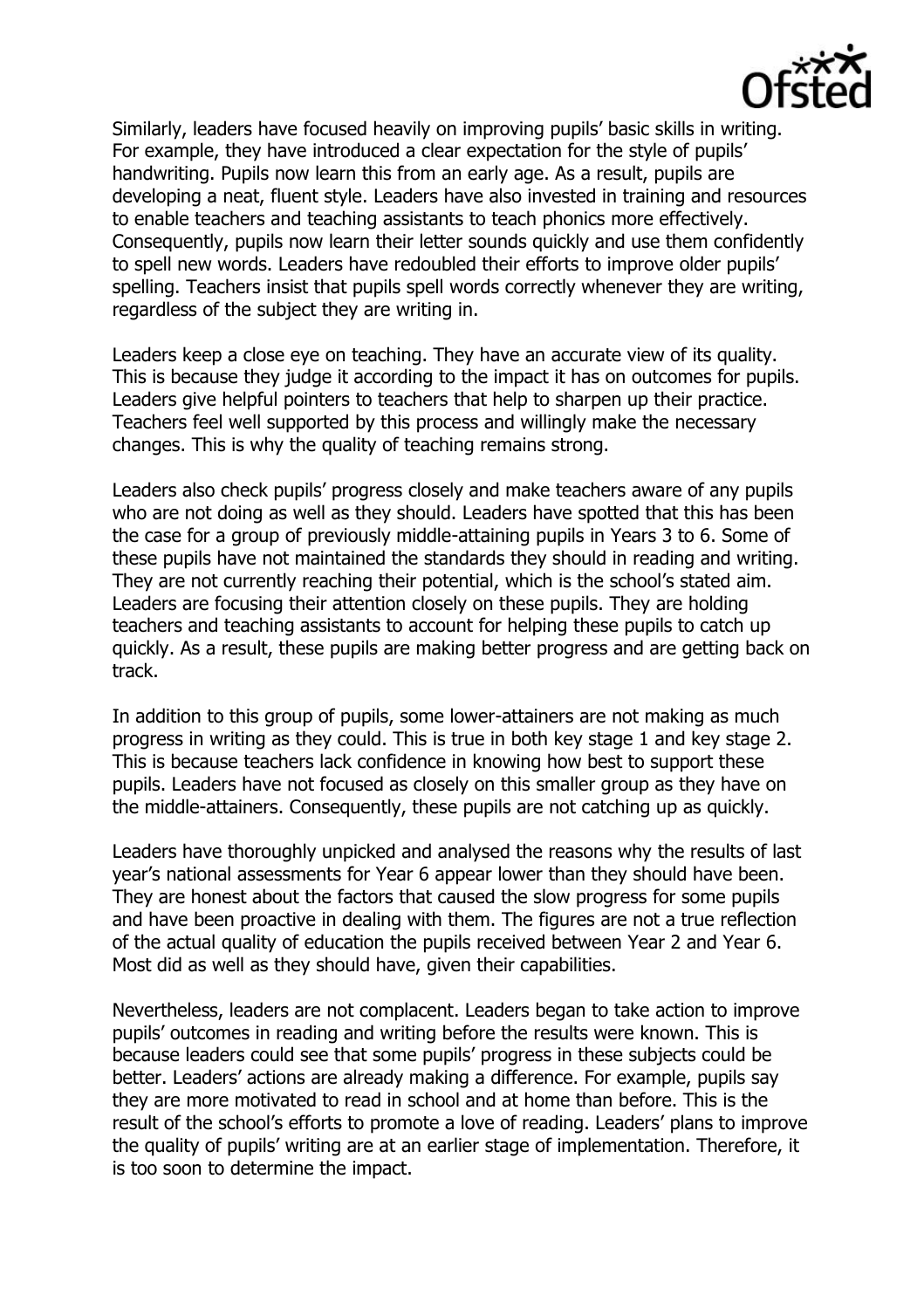

Governors know the school well. They are closely involved in the life of the school, which keeps them informed about what is working well and what is not. Nevertheless, governors maintain an effective strategic view of the overall quality of provision. They do this by asking challenging questions and seeking whatever information they need. Governors evaluate the impact of the school's work based on what difference it is making to pupils. If something is not making a sufficient difference, it is changed. In this way, governance continues to drive improvement.

# **Safeguarding is effective.**

Safeguarding is effective because the culture of the school places pupils' well-being at its heart. Staff are very well attuned to pupils' welfare. They act quickly and appropriately to help when they suspect all may not be well. Parents praise the school for the high degree of care their children receive. They know staff will do all they can to protect their children.

Leaders have ensured that all safeguarding arrangements are fit for purpose. Policies set out what is expected and how staff should act in given circumstances. Procedures for reporting and recording concerns are clear and easily followed. Systems for pursuing concerns and working with outside organisations are used effectively. As a result, pupils who need help and their families are well supported.

### **Inspection findings**

- $\blacksquare$  The early vears provision continues to be a strength of the school. When children join in the Nursery or Reception classes, about half have skills that are typical for three- or four-year-olds. By the time they start Year 1, most have achieved the level of development expected for five-year-olds. Almost all children reach or exceed the necessary goals in reading, writing and mathematics to be ready to start Year 1. This shows they make considerable progress in the early years.
- $\blacksquare$  The quality of phonics teaching has improved notably in the early years and key stage 1. In the past, some pupils struggled to learn their letter sounds well enough. This led to difficulties in reading and writing confidently for pupils in Year 3 and beyond. The issue has been eliminated. Last year, all Year 1 pupils met the expected standard in the phonics screening check.
- Leaders are successfully addressing the relative underperformance of some previously middle-attaining pupils. They have spotted that their progress stalled at some point in key stage 2. Leaders and teachers are working hard to help them make up the lost ground and go on to reach their potential.
- **Lower-attaining pupils are well supported in lessons. As a result, they make good** progress in many subjects. However, their progress in writing is not as good as it could be. They are confident to write and have a go happily. Teachers sometimes struggle to know how best to help these pupils improve their writing. Teachers, rightly, do not want to overwhelm these pupils with guidance. As a result, they sometimes do not give enough challenge. Consequently, these pupils do not reach the standards they might.